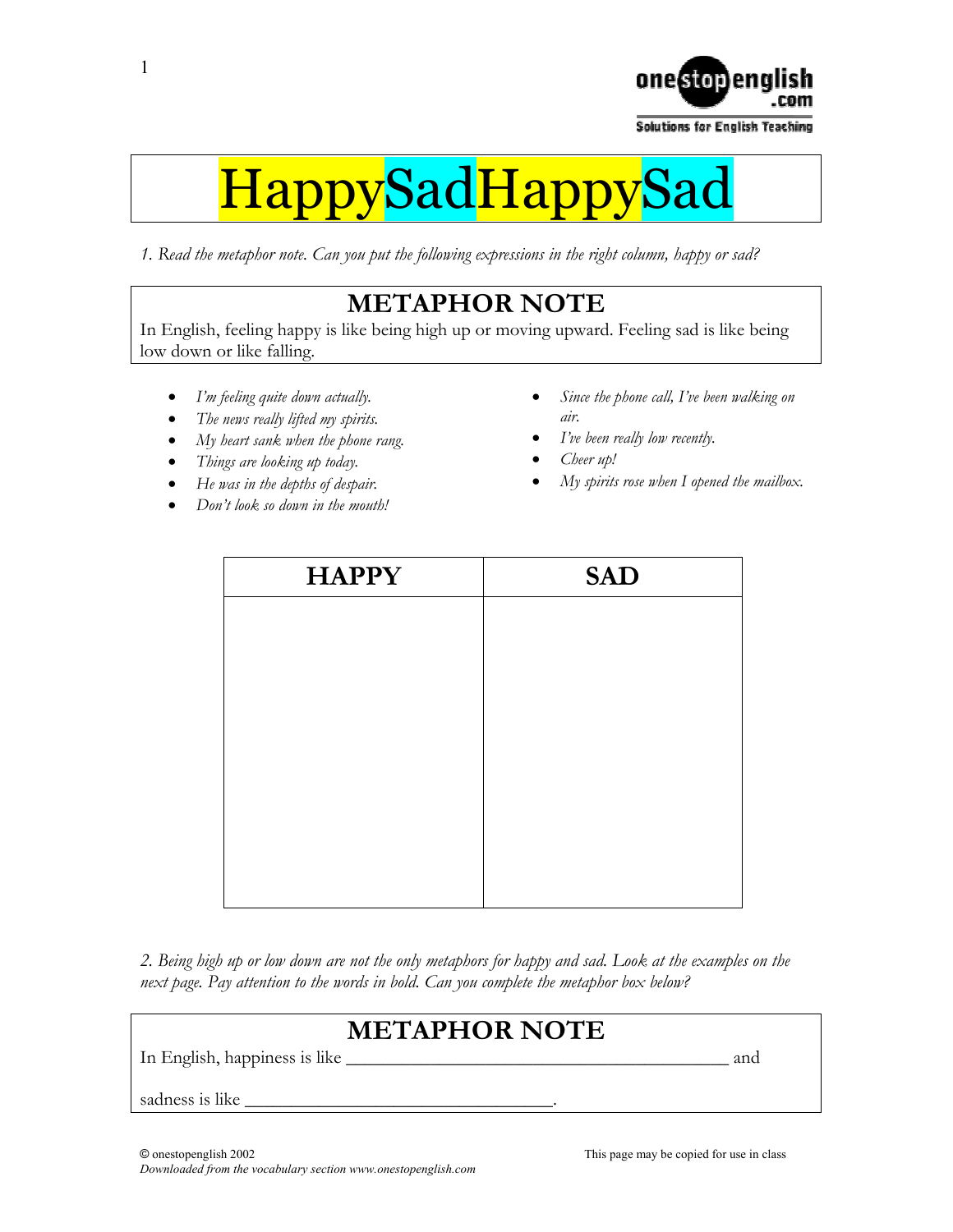

**Solutions for English Teaching** 

| <b>HAPPY</b>                                                   | <b>SAD</b>                                    |
|----------------------------------------------------------------|-----------------------------------------------|
| The future looks <b>bright</b> .                               | I've been in a <b>black</b> mood all morning. |
| Her eyes <b>shone</b> with delight.                            | I was feeling <b>blue</b> last night.         |
| The baby looks radiant in this picture!                        | I was in the <b>depths</b> of despair.        |
| Every time I see her, my face $\mathbf{lights}$ up.            | I'm afraid the situation looks very bleak.    |
| The announcement <b>brightened</b> up the<br>whole day for me. | It's a very gloomy city.                      |

## 3. **Bright vs. Bleak**

*Work with a partner. One person is Bright, the other is Bleak. Read the notes and have a conversation.* 

# You are Mr. or Mrs. Bright

You are happy about a lot of things.

You love your job. You work with really nice people. Your son just got married. His future looks **rosy**. Your wife/husband doesn't have a job, but things are **looking up**. Your favourite football team won the World Cup and you are **walking on air**. You found some money on the street today.

You meet your friend, Mr. or Mrs. Bleak, in the street. Find out how he/she is. Ask about his/her work, family and other things in his/her life. When you talk about your life, try to use the expressions in **bold**.

You start the conversation: **Hi! How great to see you again! How's work?**

## You are Mr. or Mrs. Bleak

You are unhappy about a lot of things.

You hate your job. You think you will probably soon be fired.

Your daughter just got married. You don't think it will last long, and you think your son-inlaw is **a gloomy person**.

Your wife/husband doesn't have a job, she/he is **in very low spirits** about this. You supported a team that didn't do very well in the World Cup. You have been **blue** about this for some weeks now.

You lost your wallet in the street today.

When you talk about your life, try to use the expressions in **bold**.

You meet your friend, Mr. or Mrs. Bright, in the street. Find out how he/she is. Ask about his/her work, family and other things in his/her life. Mr/Mrs. Bright will start the conversation.